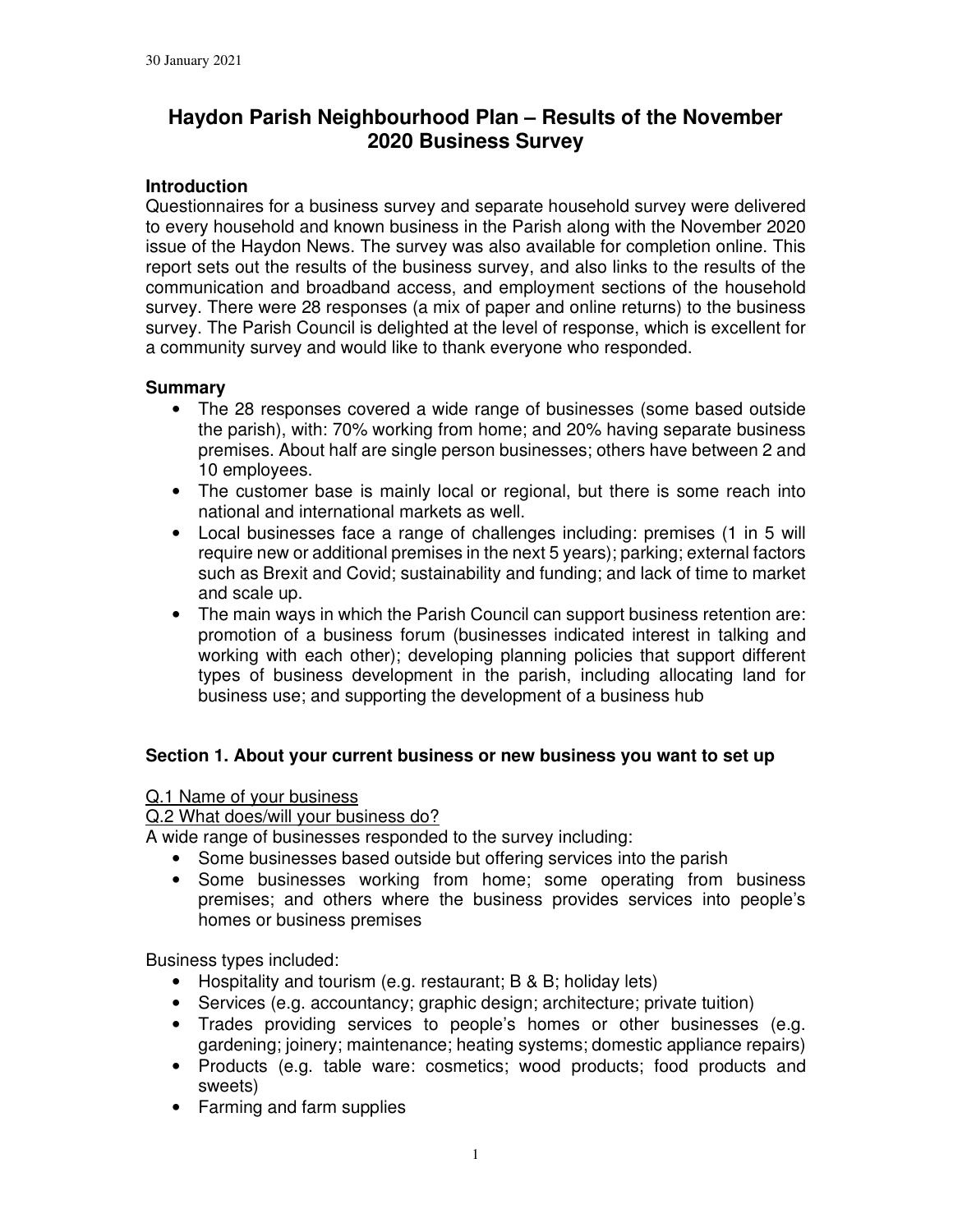- Shops (e.g. butchers; clock and watch repairs; gifts; laundry)
- Consultancy

Q.3 How many years has your business been operating? When will it start if new? There was a big spread in length of time operating – from planned to start in 2021 to 300+ years old farming businesses. 33% of businesses responding were 5 years old or less; 22% were between 5 and 10 years old;15% were between 10 and 20 years old; and 30% were over 20 years old.

Q.4a. How many employees are there, including yourself as owner of the business? 12 are single person, 5 have 2 employees, 4 have 3, 2 have 4, 3 have 6, 1 has 8, and 1 has 9.

Q.4b How many employees are full-time?

Q.4c How many employees are part-time?

There is a good mix between full and part time employees, with most (36) identified as full time. However, part time accounted for 28 members of staff.

Q.5 How many employees, including yourself, live within Haydon Parish? A high percentage of employees - 64% - live within the parish.

The household survey (Q9), showed that, of those residents in the parish in employment, just over a quarter (27%) work in Haydon Parish and 73% work outside the Parish. It highlights the importance of local businesses and employment to the local economy of the parish.

Q.6 What %age of your customer bases is: local (S/N Tyne Valley); regional; national; international?

The customer base is mainly local or regional, but a proportion is national and international as well.

### **Section 2. Your current premises or premises of business you will set up**

#### Q.7 Do you/will you work from home?

The chart below shows that 70% work from home and a further 15% are a mix of home and non home working.

Q7. Do you/ will you work from home? 27 responses

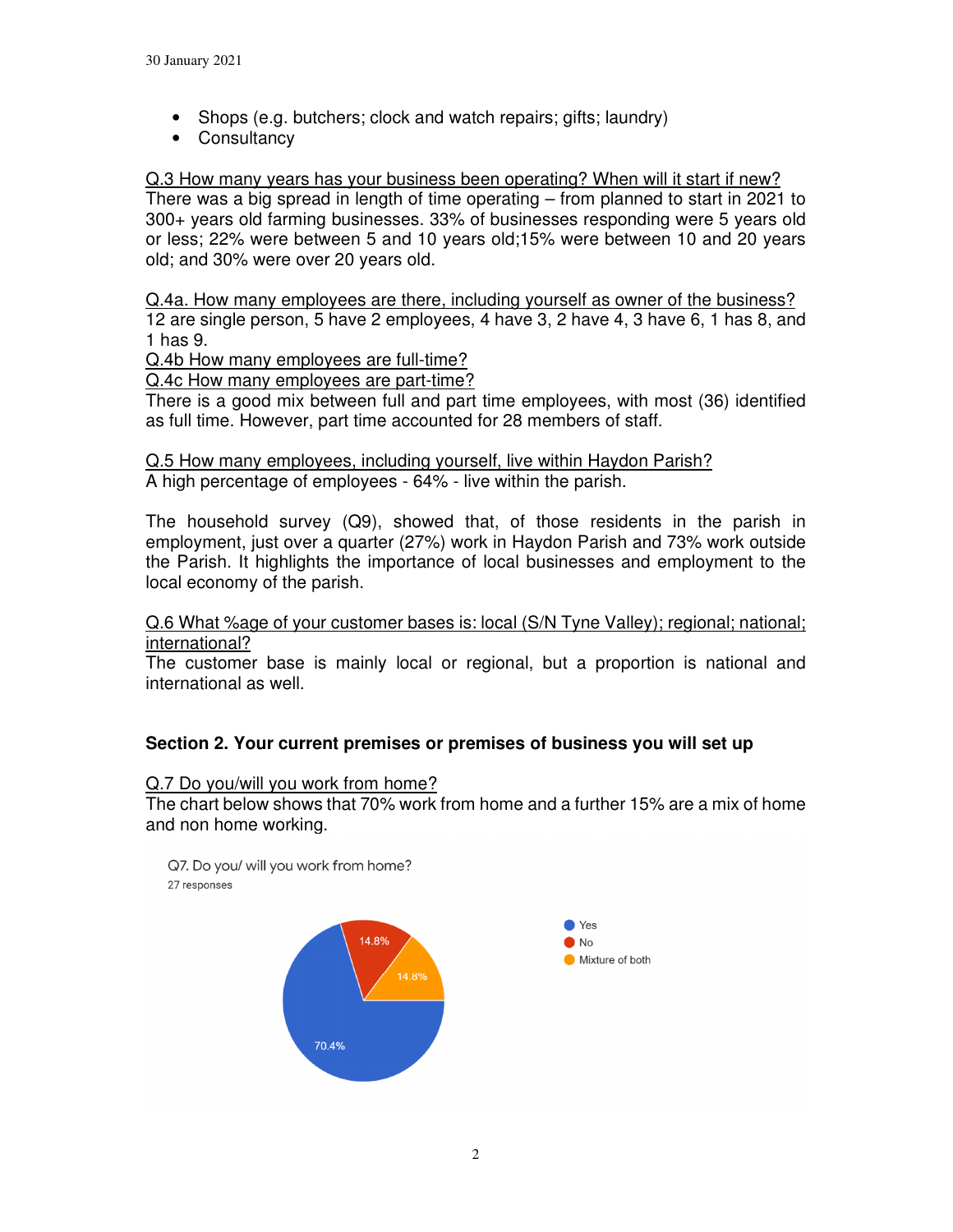### Q.8 Do you/will you have separate business premises in the parish?

The chart below shows that just over 20% have or will have separate business premises in the parish. These include shops, farms and holiday accommodation.

Q8. Do you/ will you have separate business premises in the parish? 28 responses



Q.9 How well do your current business premises meet your space requirements?

For most businesses their current premises meet their requirements, but for a few it is only just adequate or they need bigger space.

Q.10 Do you expect to need alternative or additional premises in the parish in the next 5 years?

As the chart below shows, nearly 1 in 5 will need alternative or additional premises in the parish in the next 5 years, including:

- Larger office
- Storage for materials
- Delivery boxes
- New business premises in HB for a business located in Allendale
- Larger studio space

Q10. Do you expect to need alternative or additional premises in the parish in the next 5 years? 27 responses

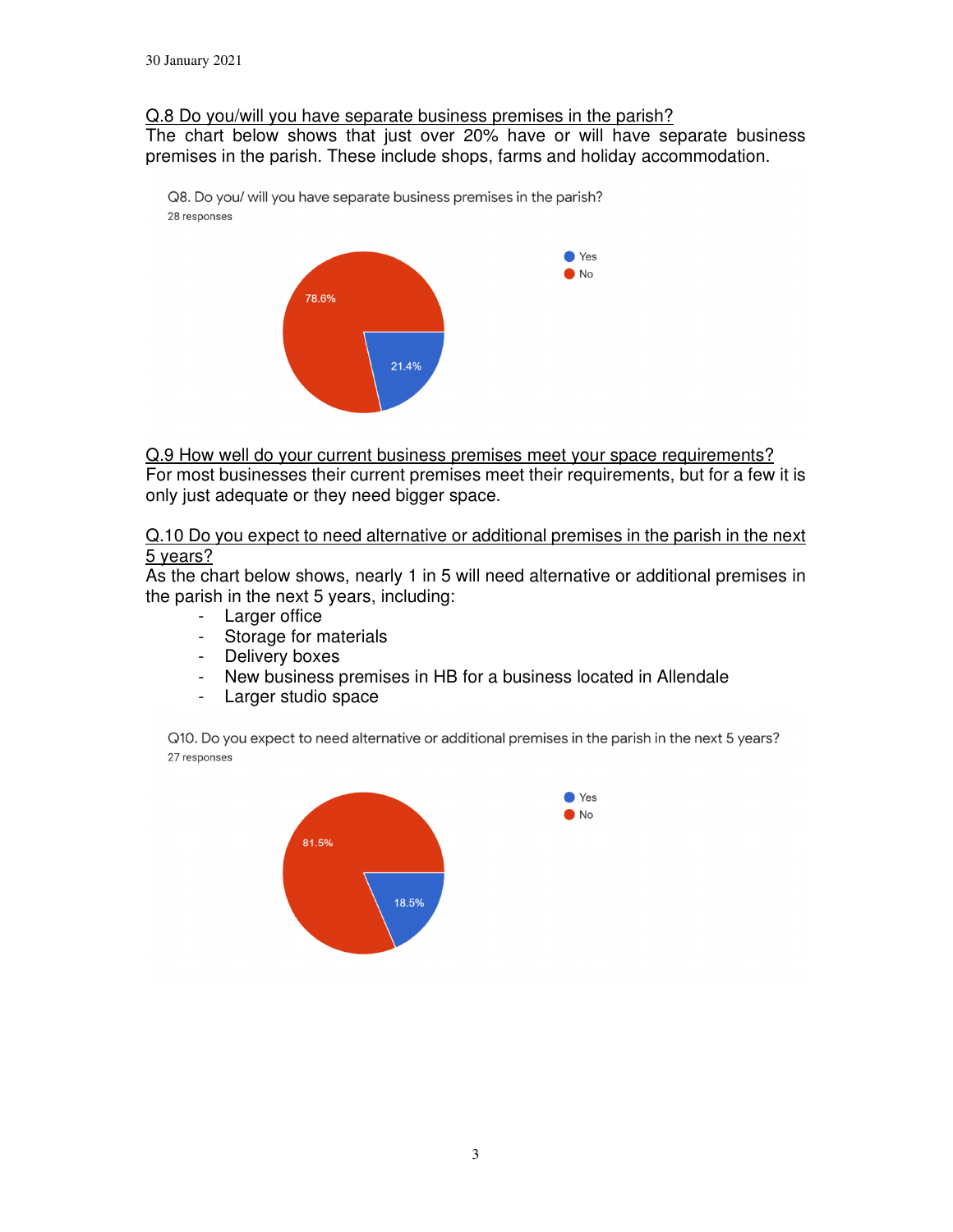## **Section 3. Other business issues**

Q.11 Is the speed of broadband a limiting factor for your business?

As the chart below shows, speed of broadband is a limiting factor for just over one third of businesses. This is the same proportion as for the household survey (Q7).

Q11. Is the speed of your broadband a limiting factor in your business? 28 responses



Q.12 What are the challenges for the future establishment or development of your business?

The future challenges for that businesses identified include:

- Lack or small size of premises; or stores
- Lack of parking
- External factors, including Covid19 and Brexit
- Sustainability and funding
- Lack of time to market and scale up
- New ways of working e.g. regenerative farming practices

Q.13 How can the Parish Council support the retention, development or growth of businesses in the Parish?

The main ways in which the Parish Council can support the retention, development or growth of businesses in the Parish are:

- Promoting a business forum (52% of responses)
- Developing planning policies that support different types of business development in the Parish (52% of responses)
- Supporting the development of a business hub this could be shared offices or shared business support services (48% of responses)

Other ideas included promoting the village as a tourist destination.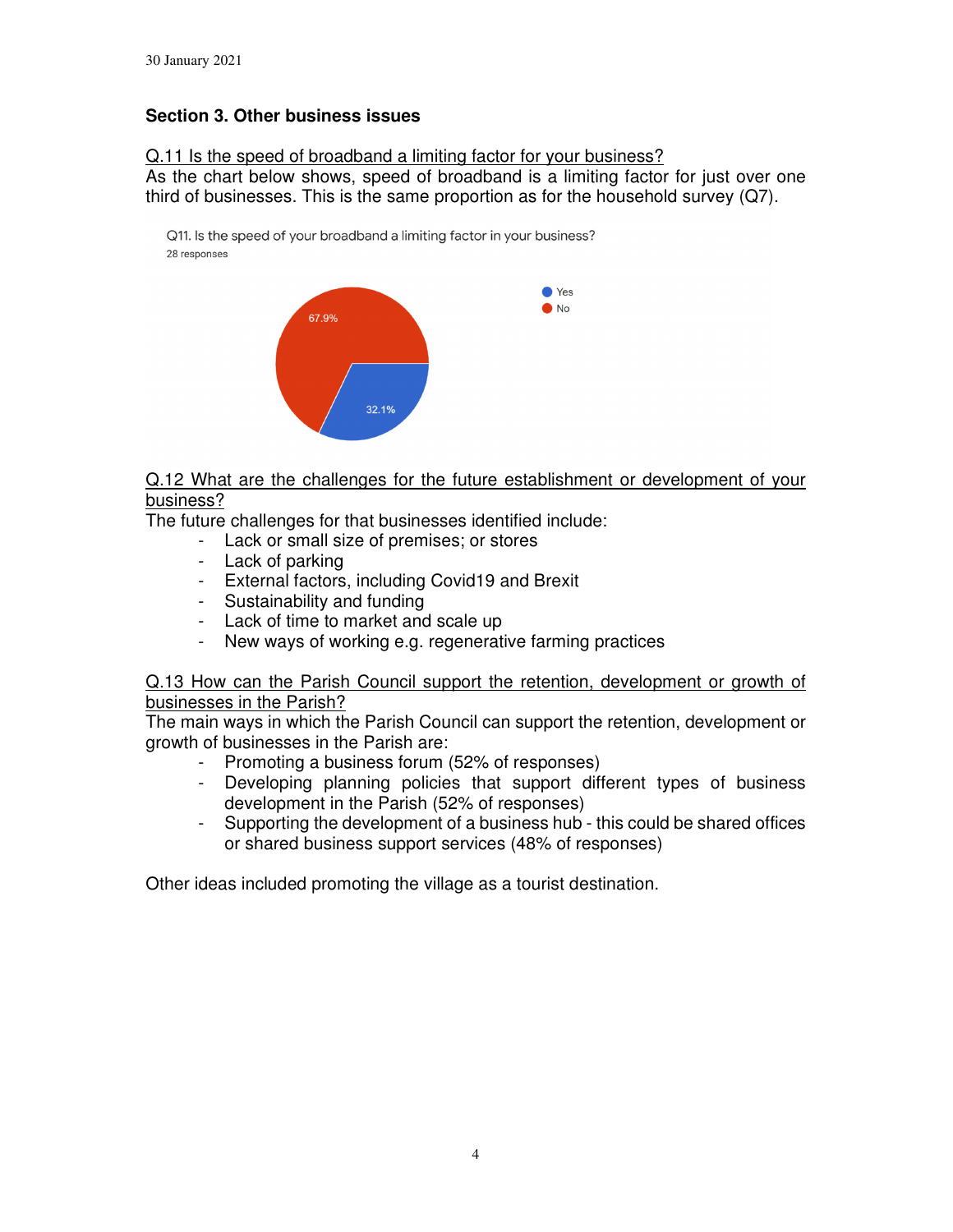### Q.14 Should the Neighbourhood Plan seek to allocate land for business use? As the chart below shows, 58% felt the PC should allocate land for business use and 23% had no preference. Only 19% were against the Neighbourhood Plan seeking to allocate land for business use.





The household survey (Q10a) also showed that there was a high level of support (71%) for the NP to seek to allocate land for business use and 29% felt the PC should not - (a higher level of positive response and a higher level of negative response than in the business survey, where 23% of respondents had no preference).

Q.15 If you answered yes to Q14, should the Neighbourhood Plan seek to allocate land for any of the following business uses? (select all that apply)

As the chart below shows, for those business wanting the Parish Council to allocate land for business use (19 businesses) the highest responses were for: starter units (74%); tourism (58%); and manufacturing/light industry, and shops and retail (53% each).



Q15. If you answered yes to Q14, should the neighbourhood plan seek to allocate land for any of the following business uses? (select all that apply) 19 responses

The household survey showed (Q11) that for those respondents wanting the PC to allocate land for business use, the highest responses were for: shops and retail (66%); starter units (64%); tourism (58%); manufacturing/light industry (47%); and offices